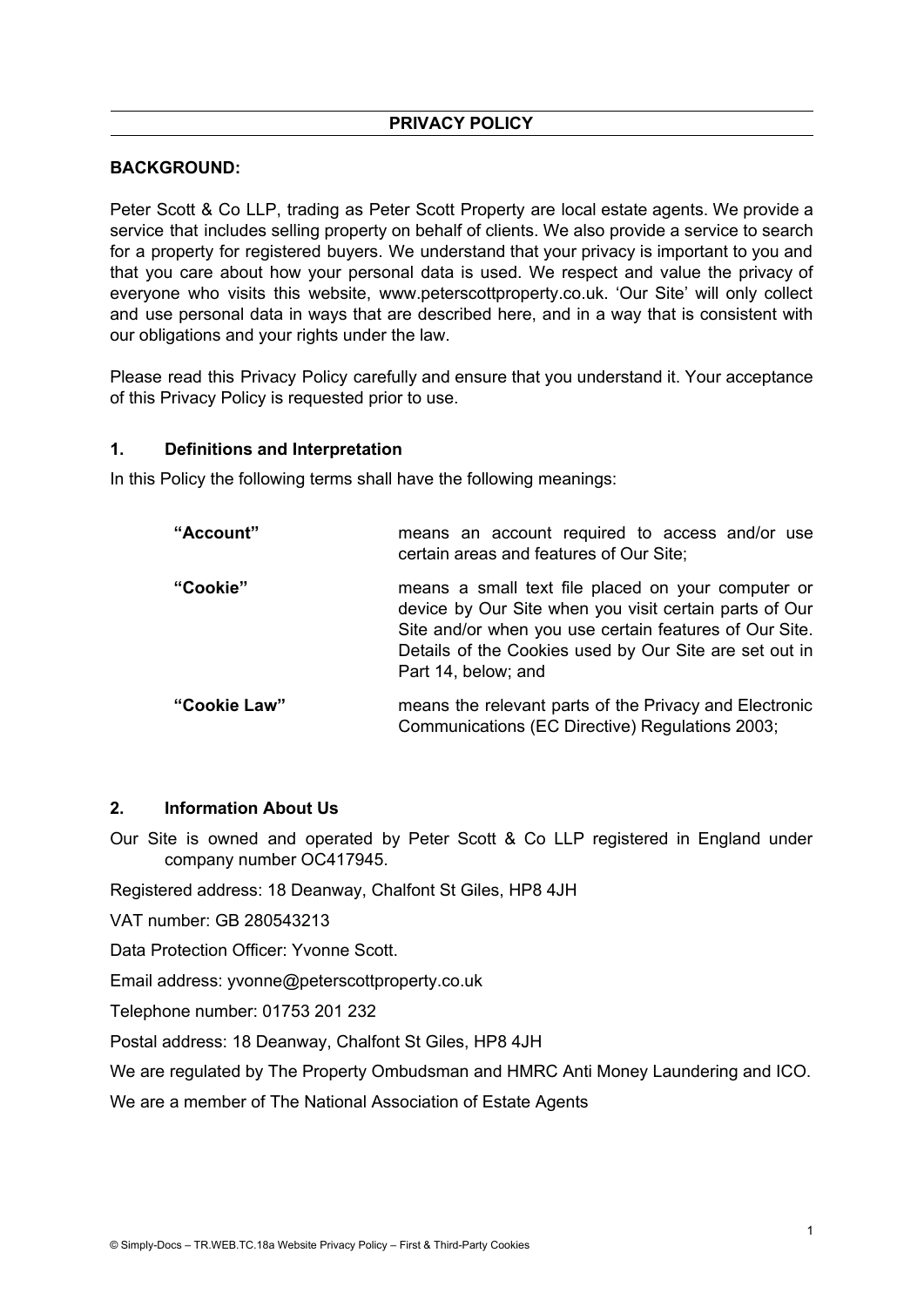## **3. What Does This Policy Cover?**

This Privacy Policy applies only to your use of Our Site. Our Site may contain links to other websites. Please note that we have no control over how your data is collected, stored, or used by other websites and we advise you to check the privacy policies of any such websites before providing any data to them.

### **4. What Is Personal Data?**

- Personal data is defined by the General Data Protection Regulation (EU Regulation 2016/679) (the "GDPR") and the Data Protection Act 2018 (collectively, "the Data Protection Legislation") as 'any information relating to an identifiable person who can be directly or indirectly identified in particular by reference to an identifier'.
- Personal data is, in simpler terms, any information about you that enables you to be identified. Personal data covers obvious information such as your name and contact details, but it also covers less obvious information such as identification numbers, electronic location data, and other online identifiers.

## **5. What Are My Rights?**

- Under the Data Protection Legislation, you have the following rights, which we will always work to uphold:
	- a) The right to be informed about our collection and use of your personal data. This Privacy Policy should tell you everything you need to know, but you can always contact us to find out more or to ask any questions using the details in Part 15.
	- b) The right to access the personal data we hold about you. Part 13 will tell you how to do this.
	- c) The right to have your personal data rectified if any of your personal data held by us me is inaccurate or incomplete. Please contact us using the details in Part 15 to find out more.
	- d) The right to be forgotten, i.e. the right to ask us to delete or otherwise dispose of any of your personal data that we hold. Please contact us using the details in Part 15 to find out more.
	- e) The right to restrict (i.e. prevent) the processing of your personal data.
	- f) The right to object to us using your personal data for a particular purpose or purposes.
	- g) The right to withdraw consent. This means that, if we are relying on your consent as the legal basis for using your personal data, you are free to withdraw that consent at any time.
	- h) The right to data portability. This means that, if you have provided personal data to us me directly, we are using it with your consent or for the performance of a contract, and that data is processed using automated means, you can ask us for a copy of that personal data to re-use with another service or business in many cases.
	- i) Rights relating to automated decision-making and profiling. We do not use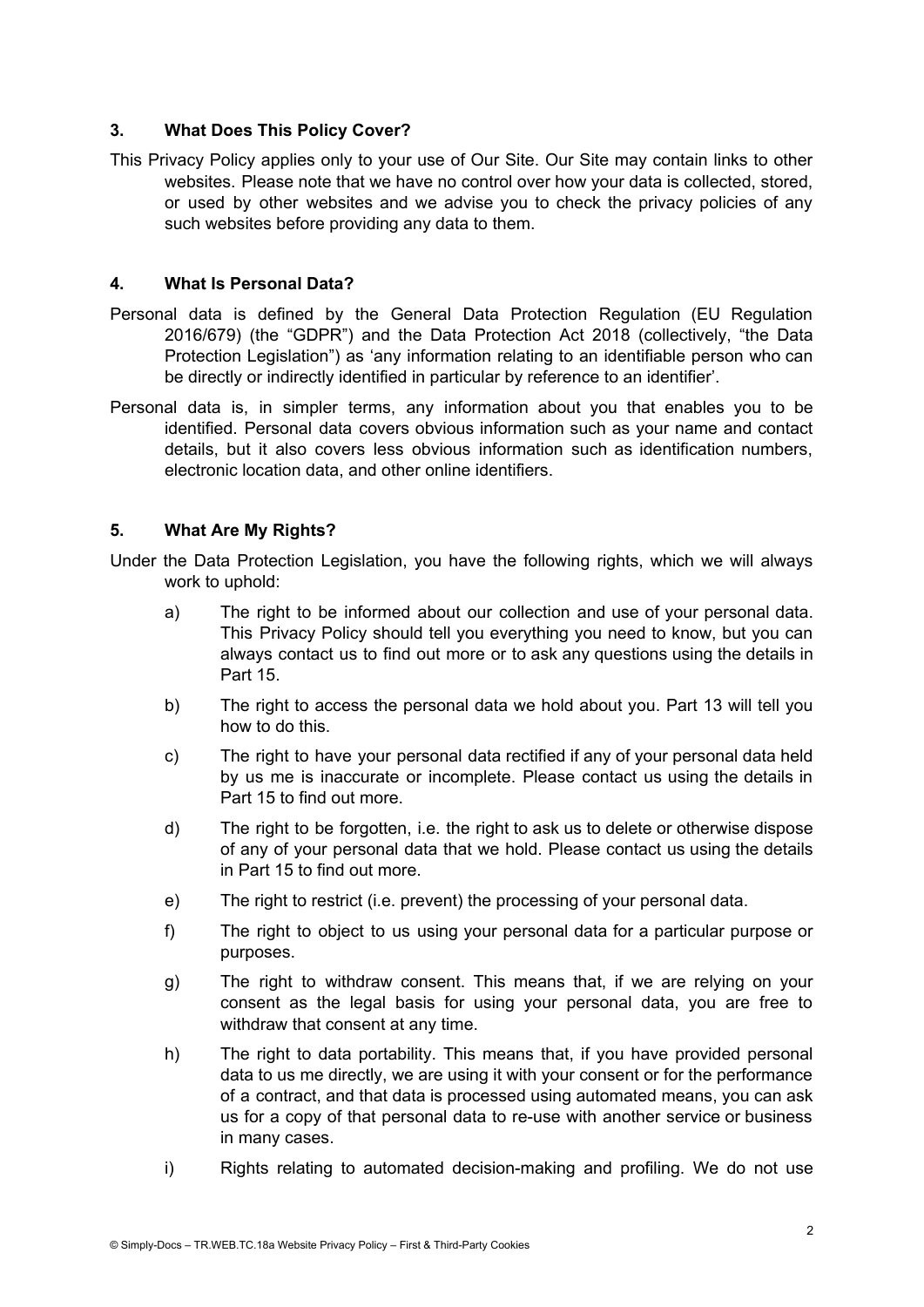your personal data in this way.

- For more information about our use of your personal data or exercising your rights as outlined above, please contact us using the details provided in Part 15.
- It is important that your personal data is kept accurate and up-to-date. If any of the personal data we hold about you changes, please keep us me informed as long as we have that data.
- Further information about your rights can also be obtained from the Information Commissioner's Office or your local Citizens Advice Bureau.
- If you have any cause for complaint about our use of your personal data, you have the right to lodge a complaint with the Information Commissioner's Office. We would welcome the opportunity to resolve your concerns ourselves, however, so please contact us first, using the details in Part 15.

### **6. What Data Do You Collect and How?**

Depending upon your use of Our Site, we may collect and hold some or all of the personal and non-personal data set out in the table below, using the methods also set out in the table. Please also see Part 14 for more information about our use of Cookies and similar technologies and our Cookie Policy <<insert link>>. We do not collect any 'special category' or 'sensitive' personal data or personal data relating to children or data relating to criminal convictions and/or offences.

| <b>Data Collected</b>                                                                                       | <b>How We Collect the Data</b>                                                                                                                     |  |
|-------------------------------------------------------------------------------------------------------------|----------------------------------------------------------------------------------------------------------------------------------------------------|--|
| Identity Information including name and title.                                                              | Details are collected over a telephone<br>landline, mobile device or face to face. You<br>may send us the data via email, post or via<br>Our Site. |  |
| Contact information including an address,<br>email address, mobile and/or<br>landline<br>telephone numbers. | Details are collected over a telephone<br>landline, mobile device or face to face. You<br>may send us the data via email, post or via<br>Our Site. |  |
| Property preference information including<br>preferred location and house type.                             | Details are collected over a telephone<br>landline, mobile device or face to face. You<br>may send us the data via email, post or via<br>Our Site. |  |
| We may require details of a mortgage broker,<br>surveyor and/or solicitor from you.                         | Details are collected over a telephone<br>landline, mobile device or face to face. You<br>may send us the data via email, post or via<br>Our Site. |  |
| If buying via Peter Scott & Co LLP we may<br>require details of your estate agents.                         | Details are collected over a telephone<br>landline, mobile device or face to face. You<br>may send us the data via email, post or via<br>Our Site. |  |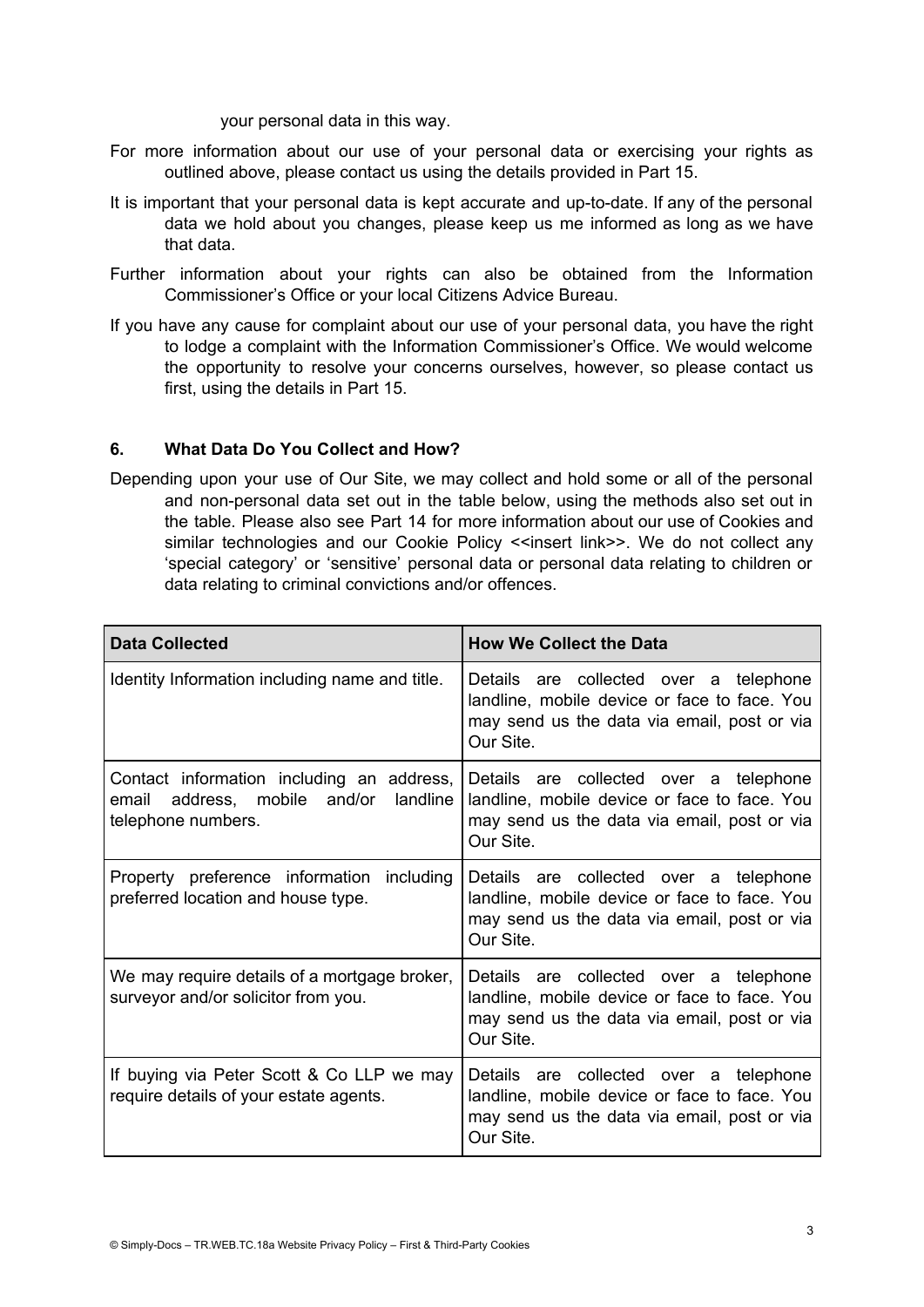## **7. How Do You Use My Personal Data?**

Under the Data Protection Legislation, we must always have a lawful basis for using personal data. The following table describes how we will or may use your personal data, and our lawful bases for doing so:

| <b>What We Do</b>                                                                                                                                                                                                    | <b>What Data We Use</b>                                                                                                                                                 | <b>Our Lawful Basis</b>                                                                                                               |
|----------------------------------------------------------------------------------------------------------------------------------------------------------------------------------------------------------------------|-------------------------------------------------------------------------------------------------------------------------------------------------------------------------|---------------------------------------------------------------------------------------------------------------------------------------|
| Register your data on our<br>property buying or selling<br>database in order to provide<br>an estate agency service to<br>you. This will include<br>communicating with you via<br>telephone, mobile and/or<br>email. | We use the information you<br>provide to us to allow us to<br>keep in touch with you. Your<br>postal address, telephone<br>numbers and/or email<br>address may be used. | You have contacted us to<br>provide an estate agency<br>service. Your data will only<br>be used in this connection<br>and not shared. |

- We will only use your personal data for the purposes for which it was originally collected unless we reasonably believe that another purpose is compatible with that or those original purpose(s) and need to use your personal data for that purpose. If we do use your personal data in this way and you wish us to explain how the new purpose is compatible with the original, please contact us using the details in Part 15.
- If we need to use your personal data for a purpose that is unrelated to, or incompatible with, the purpose(s) for which it was originally collected, we will inform you and explain the legal basis which allows us to do so.
- In some circumstances, where permitted or required by law, we may process your personal data without your knowledge or consent. This will only be done within the bounds of the Data Protection Legislation and your legal rights.

# **8. How Long Will You Keep My Personal Data?**

We will not keep your personal data for any longer than is necessary in light of the reason(s) for which it was first collected.

### **9. How and Where Do You Store or Transfer My Personal Data?**

We will only store or transfer your personal data within the UK. This means that it will be fully protected under the Data Protection Legislation.

### **10. Do You Share My Personal Data?**

- We will not share any of your personal data with any third parties for any purposes, subject to the following exceptions.
- If we sell, transfer, or merge parts of our business or assets, your personal data may be transferred to a third party. Any new owner of our business may continue to use your personal data in the same way(s) that we have used it, as specified in this Privacy Policy.

In some limited circumstances, we may be legally required to share certain personal data,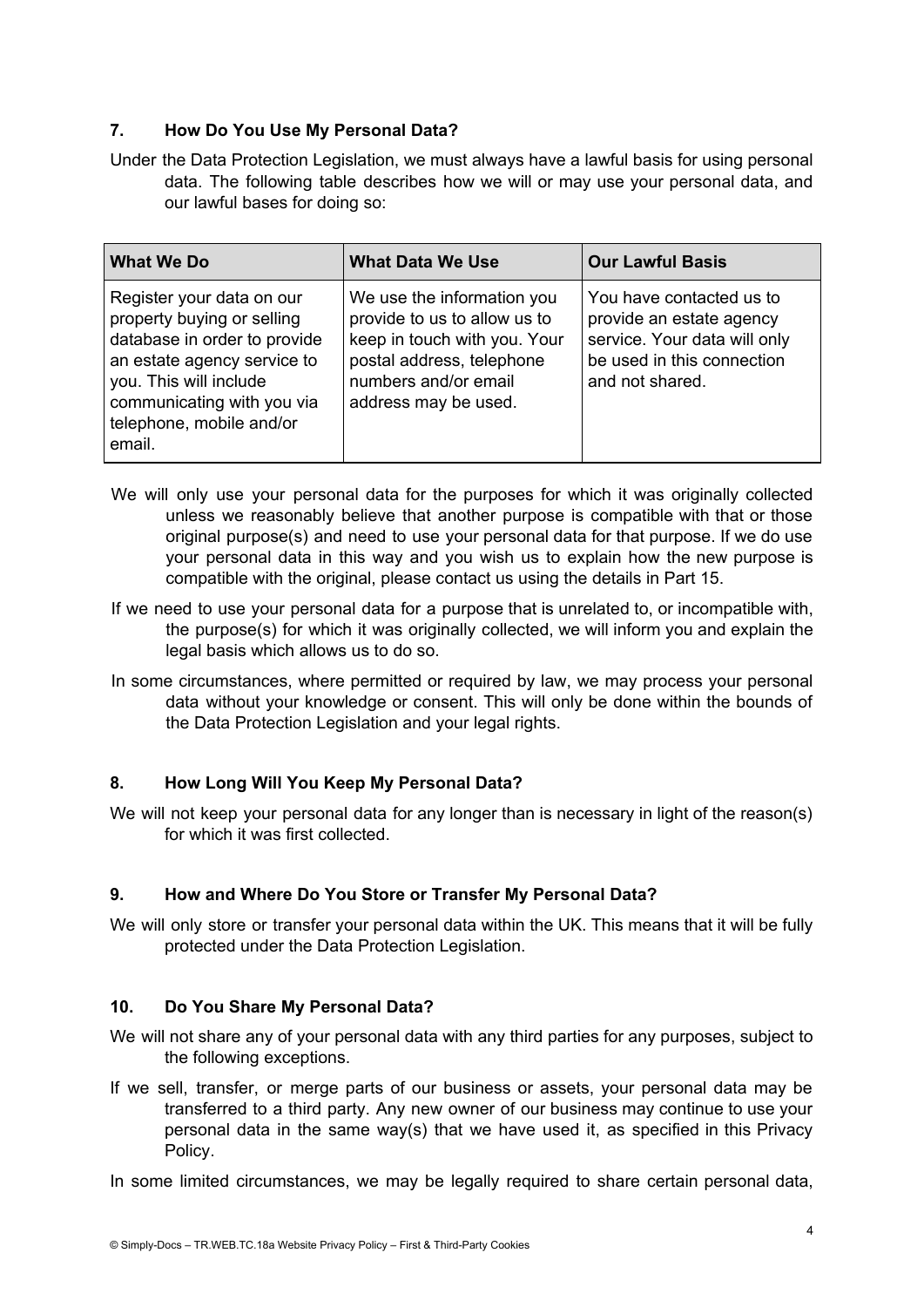which might include yours, if we are involved in legal proceedings or complying with legal obligations, a court order, or the instructions of a government authority.

- If any of your personal data is shared with a third party, as described above, we will take steps to ensure that your personal data is handled safely, securely, and in accordance with your rights, our obligations, and the third party's obligations under the law, as described above in Part 9.
- If any personal data is transferred outside of the EEA, we will take suitable steps in order to ensure that your personal data is treated just as safely and securely as it would be within the UK and under the Data Protection Legislation, as explained above in Part 9.
- If we sell, transfer, or merge parts of our business or assets, your personal data may be transferred to a third party. Any new owner of our business may continue to use your personal data in the same way(s) that we have used it, as specified in this Privacy Policy.
- In some limited circumstances, we may be legally required to share certain personal data, which might include yours, if we are involved in legal proceedings or complying with legal obligations, a court order, or the instructions of a government authority.

### **11. How Can I Control My Personal Data?**

- 11.1 In addition to your rights under the Data Protection Legislation, set out in Part 5, when you submit personal data via Our Site, you may be given options to restrict our use of your personal data. In particular, we aim to give you strong controls on our use of your data for direct marketing purposes (including the ability to opt-out of receiving emails from us which you may do by unsubscribing using the links provided in our emails.
- 11.2 You may also wish to sign up to one or more of the preference services operating in the UK: The Telephone Preference Service ("the TPS"), the Corporate Telephone Preference Service ("the CTPS"), and the Mailing Preference Service ("the MPS"). These may help to prevent you receiving unsolicited marketing. Please note, however, that these services will not prevent you from receiving marketing communications that you have consented to receiving.

#### **12. Can I Withhold Information?**

- You may access certain areas of Our Site without providing any personal data at all. However, to use all features and functions available on Our Site you may be required to submit or allow for the collection of certain data.
- You may restrict our use of Cookies. For more information, see Part 14 and our Cookie Policy.

#### **13. How Can I Access My Personal Data?**

- If you want to know what personal data we have about you, you can ask us for details of that personal data and for a copy of it (where any such personal data is held). This is known as a "subject access request".
- All subject access requests should be made in writing and sent to the email or postal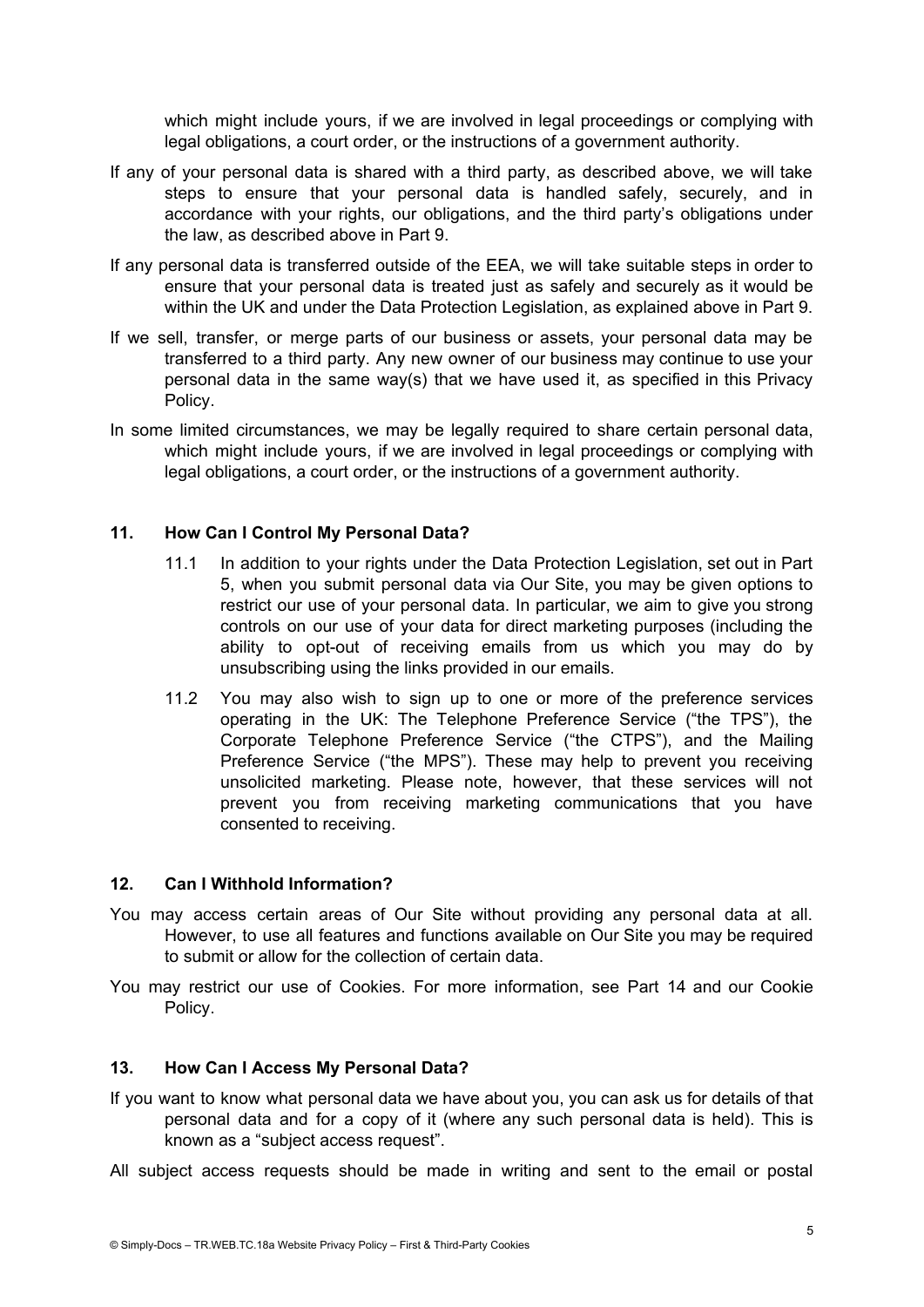addresses shown in Part 15.

- There is not normally any charge for a subject access request. If your request is 'manifestly unfounded or excessive' (for example, if you make repetitive requests) a fee may be charged to cover our administrative costs in responding.
- We will aim to respond to your subject access request within two weeks, in any case, not more than one month of receiving it. Normally, we aim to provide a complete response, including a copy of your personal data within that time. In some cases, however, particularly if your request is more complex, more time may be required up to a maximum of three months from the date we receive your request. You will be kept fully informed of our progress.

### **14. How Do We Use Cookies?**

Our Site may place and access certain first-party Cookies on your computer or device. First-party Cookies are those placed directly by us and are used only by us. We use Cookies to facilitate and improve your experience of Our Site and to provide and improve our services. We have carefully chosen these Cookies and have taken steps to ensure that your privacy and personal data is protected and respected at all times.

We use cookies for the following purpose:

To help use analyse the use and performance of our website and services (cookies used for this purpose are: Google Analytics.

Cookies used by our service providers:

- 1. Our service providers use cookies and those cookies may be stored on your computer, when you visit our website.
- 2. We use Google Analytics to analyse the use of our website. Google Analytics gather information about website use by means of cookies. The information gathered relating to our website is used to create reports about eh use of our website.

Google privacy policy is available at: <https://www.google.com/policies/privacy/>

Google analytics uses the following cookies:

- utma This randomly generated number is used to determine unique visitors to our site. It expires after 2 years.
- \_utmb This randomly generated number works with \_utmc to calculate the average length of time users spend on our site. It expires after 30 minutes.
- Lutmc This randomly generated number works with utmb to calculate when you close your browser. It expires when you close your browser.
- utmz This is a randomly generated number and information about how the site was reached (e.g. direct or via a link, organic search or paid search). It expries after 6 months.

Managing cookies

- 1. Most browsers allow you to refuse to accept cookies and to delete cookies. The methods for doing so vary from browser to browser and from version to version. You can however obtain up-to-date information about blocking and deleting cookies via these links:
	- i. <https://support.google.com/chrome/answer/95647?hl=en> (Chrome);
	- ii. [https://support.mozilla.org/en-US/kb/enable-and-disable-cookies-websi](https://support.mozilla.org/en-US/kb/enable-and-disable-cookies-website-preferences)